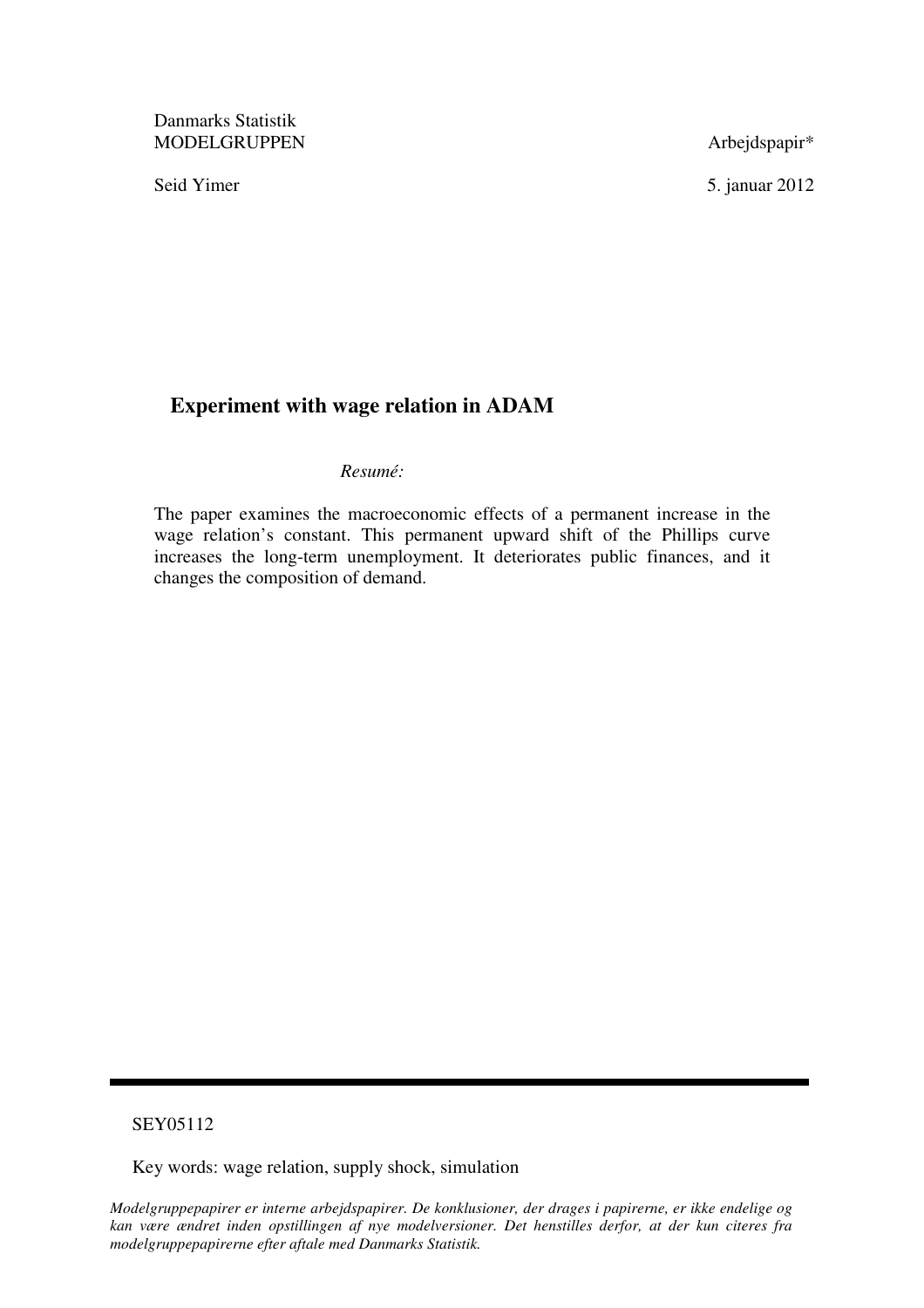# **1. Introduction**

The paper concerns a simple supply shock to the model. Using the new Gekko software, an ADAM-experiment is made in order to see the impact of a 0.5% permanent lift of the wage relation on a number of key variables: wages, unemployment rate, real wages, production, consumption and exports. In general, the composition of production and of domestic consumption changes when the Phillips curve is shifted. It is of interest to see how the economy stabilizes itself to the new equilibrium, where the growth rate in macrovariables corresponds to baseline growth. It is also of interest to see the implications for fiscal sustainability and debt servicing. Finally, we also try a temporary shock to the wage relation and compare the results to the permanent shock. The following section 2 concerns the permanent shock and is divided into sub sections, section 3 deals with the temporary shock and 4 concludes.

### **2. Permanent shock to the wage relation**

#### **2.1 Implementation of shock and interaction of main variables**

The wage equation in ADAM notation is given below.

 Dlog(lna) = 0.32045\*ddloglna +0.30000\*Dlog(pcpn \*\*.5\*pyfbx \*\*.5)  $-0.25918 * Diff(bul) + 0.02075 * d8587$  $-0.55000*((-1)-bulw(-1)) +glna$ \$

lna average hourly wage in manufacturing pyfbx gross value added deflator, urban industries (2000=1) pcpn net price of private consumption d8587 dummy,-0.5 in 1985, -0.5 in 1986 and 1 in 1987 bul actual unemployment rate bulw structural unemployment rate

The term glna equals the OLS error term in the estimation period. In ADAM, this equation is normalized on the wage level, lna, and a couple of adjustment terms and a dummy for exogenizing the wage are added. We have:

```
ln a = ((exp(log(lna(-1)) + 0.32045 * ddloglna +0.30000*(\log(pcpn**0.5*pyfbx**0.5))-log(pcpn(- 1) * *0.5 *pyfbx(-1) * *0.5) -0.25918 *((bul)-(bul(-1))) +0.02075*D8587-0.55000*( bul(-1)-bulw(-1))+glna))*(1.0+jrlna))*(1.0- 
dlna)+dlna*zlna$
```
We are not interested in exogenising the wage, so the 'exogenizing' dummy dlna is zero. We can shock wage through the Jrlna adjustment term that is suited for relative shocks. If the adjustment term jrlna is zero throughout the baseline, we change it to 0.005. This will change the factor 1+jrlna by 0.5 per cent and corresponds closely to adding 0.005 to glna in the first equation, which determines the log-change of lna. Thus, we add to the constant term of the equation and lift the wage relation by 0.005 without affecting the slope of the wage relation. This is equivalent to a shift of the Phillips curve to the right.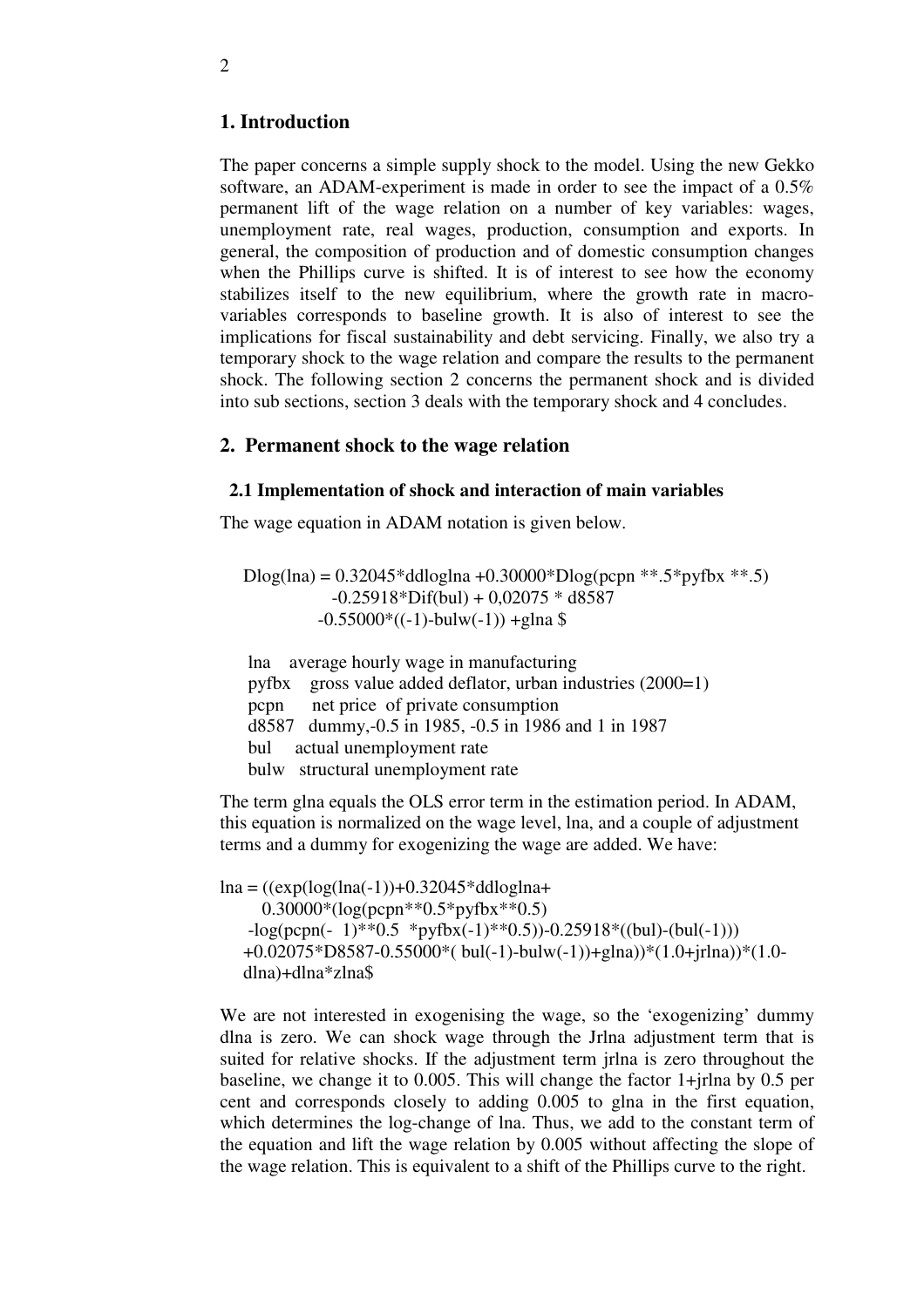Like in the ADAM course, we use a baseline scenario that starts in 2010 and ends 40 years later in 2049.

In the following sub sections, we explain some main findings of the experiment.

#### **2.2 Effects on unemployment rate, wages, consumption and market share**

Figure 1 shows the effect of the shock on the unemployment rate and on nominal and real wage growth. Effects are measured as the difference between the chosen variable before and after the shock. The variable of interest may be a transformation of ADAM variables like the real wage growth, dlog(lna/pcp). In year 1 (2010), the unemployment rate is only 0.03% higher than the baseline unemployment rate. However, the deviation of the unemployment rate from its baseline increases over time, and, as one would expect, the shift of the Phillips curve increases the unemployment rate in the long term.

### **Figure 1: Effects on wage growth, unemployment and export, wage equation constant + 0.5%**



Higher unemployment entails a permanently lower production, which on the demand side corresponds to the lower competiveness and lower export that accompanies our negative supply shock. For prices and volumes in general, the permanent effect is a permanent level change relative to the baseline. Thus, in the new scenario the variable grows in parallel to its baseline scenario, and the effect on the growth rates of wages and prices and e.g. exports will be zero in the long run cf. figure 1 with 40 years on the x-axis.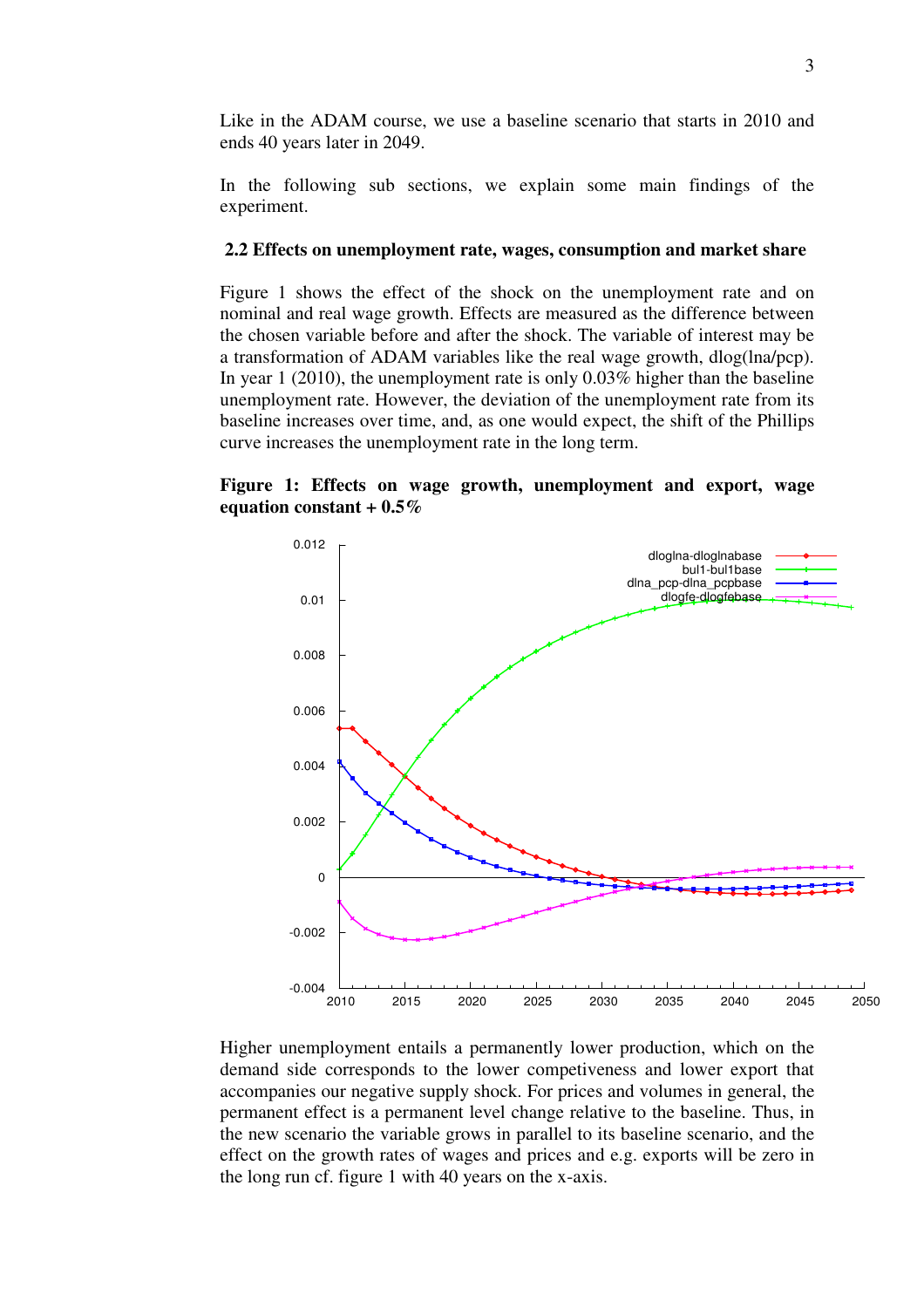Figure 2 illustrates Phillips-curve trade-off between the wage inflation and unemployment rate. The curve is made by plotting the effect on the unemployment rate against the effect on the wage change. Before the shock, the observation point is  $(0,0)$ . In the first year, the annual wage growth rises by close to 0.5 per cent and there is only a marginal change in unemployment. Thus, the observation jumps for the initial locus to a point close to  $(0,0.05)$ . This is not the new equilibrium in ADAM. The higher wage increase deteriorates the competitiveness of Danish production year by year, so exports fall and unemployment will grow year by year and pull down the rate of wage growth until it equals the wage growth of the baseline, which corresponds to a steady state where domestic and foreign prices grow pari passu. The new equilibrium is thus found on the x-axis to the right of the original baseline equilibrium in (0,0). As figure 1 suggested, the discrepancy of the wage growth before and after the shock will vanish over time, and become exactly zero in the long term.

The higher wage raises producer prices due to the increase in production cost, and this makes consumer prices higher. The price increase enters the wage relation, so there is some wage-price interaction behind the resulting wage increase. However, coefficient for the inflation term is only 0.3, and the main impact on the resulting wage increase comes from the impact on the rate of unemployment.

The mentioned impact on price growth makes the effect on real wage growth lower than the effect on nominal wage growth, which was shown in figure 1.

### **Figure 2: Effect on wage growth plotted against effect on unemployment rate (Phillips curve revealed)**

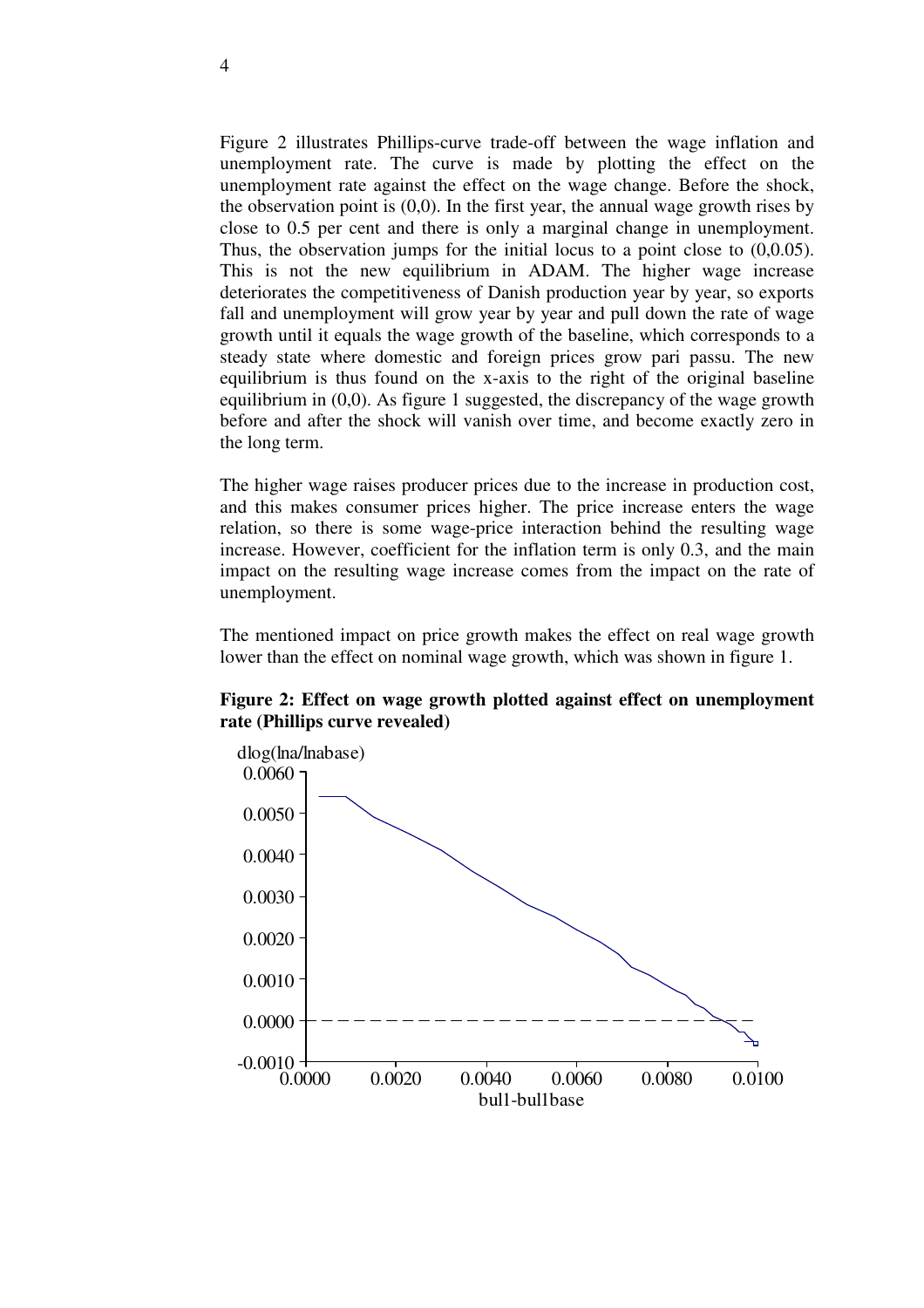The main mechanism behind the higher unemployment rate is the deterioration in competiveness, which can be exemplified by the increase in the relative price of manufacturing exports, which comprises SITC 5 to 9. The export price rises relative to the competitor price for a number of years, and the effect on the relative price levels off and becomes permanent in long run cf. figure 3.



**Figure 3: Effect on ratio of export price over competitor price** 

When the Danish export price rises relative to the price of foreign competitors, the market share will fall price. In the long term, the relative export price is constant and the negative effect on exports will also be constant in the long term. The rise in the cost and price of domestically produced goods will also impact imports and increase the import content in goods and services.

Thus, the lower competitiveness makes export lower and import higher relative to GDP cf. figure 4, which indicates that this is a permanent impact and that the impact on import is smaller in percentage terms than the impact on export.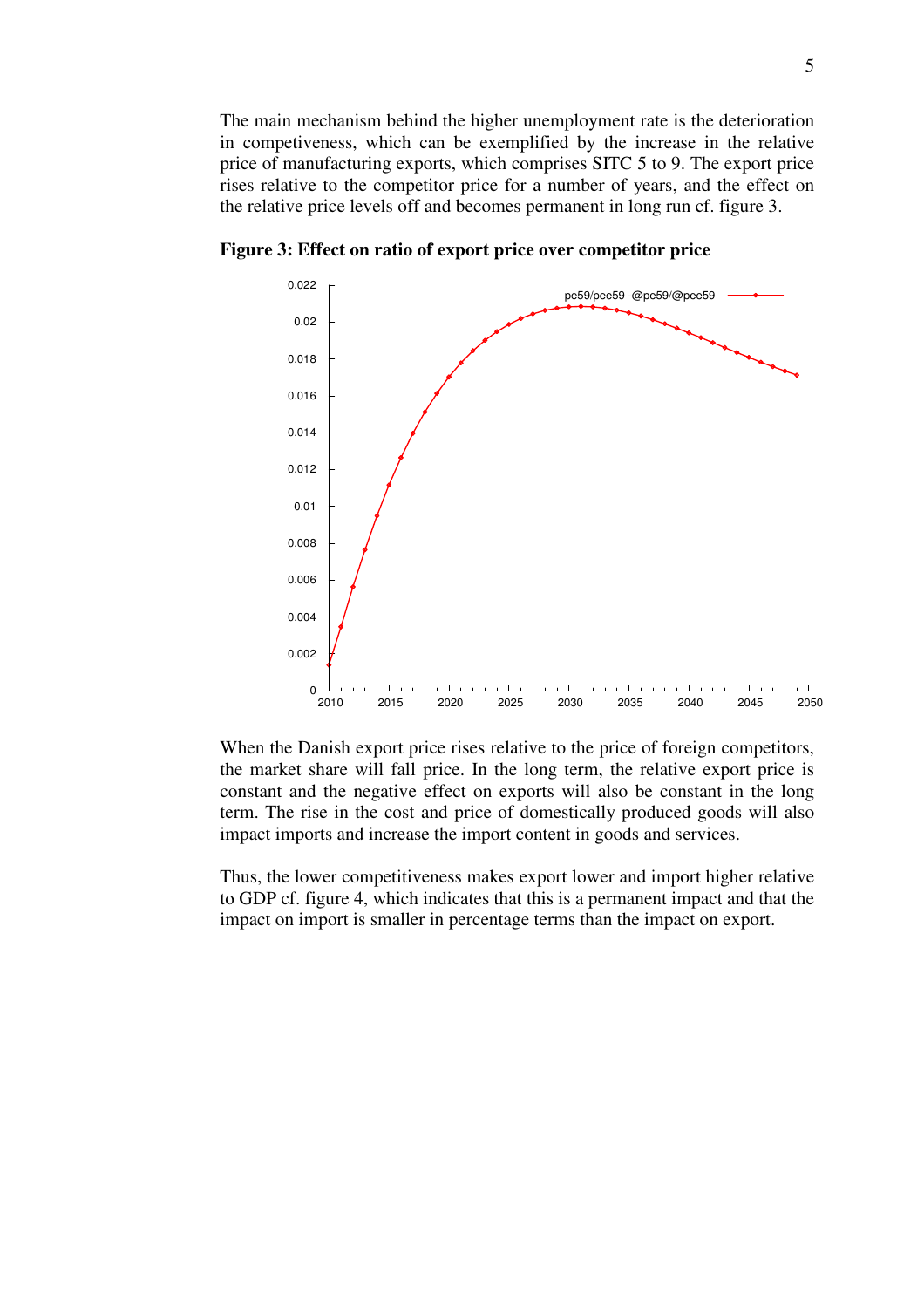

**Figure 4 Exports and import relative to GDP**

#### **2.3 Effects on consumption and production**

The impact on compe3tiveness and foreign trade is crucial for the end result, but the supply shock also changes private consumption because it changes the real income of households. Import prices remain unchanged, so the higher domestic wage and price level entails a higher real income and a higher consumption and this will dominate the income loss from higher unemployment and lower production cf. figure 5 that shows the impact on private consumption, fcp. Note that the higher consumption increases the necessary crowding out of Danish market shares and exports and makes the composition of total demand change even more.

Total production, fx, will become lower in the long term, and figure 5 also indicates that the production of manufactures, fxn, will fall more in percentage terms than the private production of services, fxq. This reflects that the export share is higher in the manufacturing than in the service industry. The latter has a higher share of consumption goods.

It can be added that the negative impact on production is moderated by a rise in labour productivity. The higher wage increases the relative price of labor and labor is to some extent substituted for capital. Thus, the production becomes more capital intensive, and the output per employed will increase. The positive productivity effect cannot prevent the production fall, but the production fall is moderated.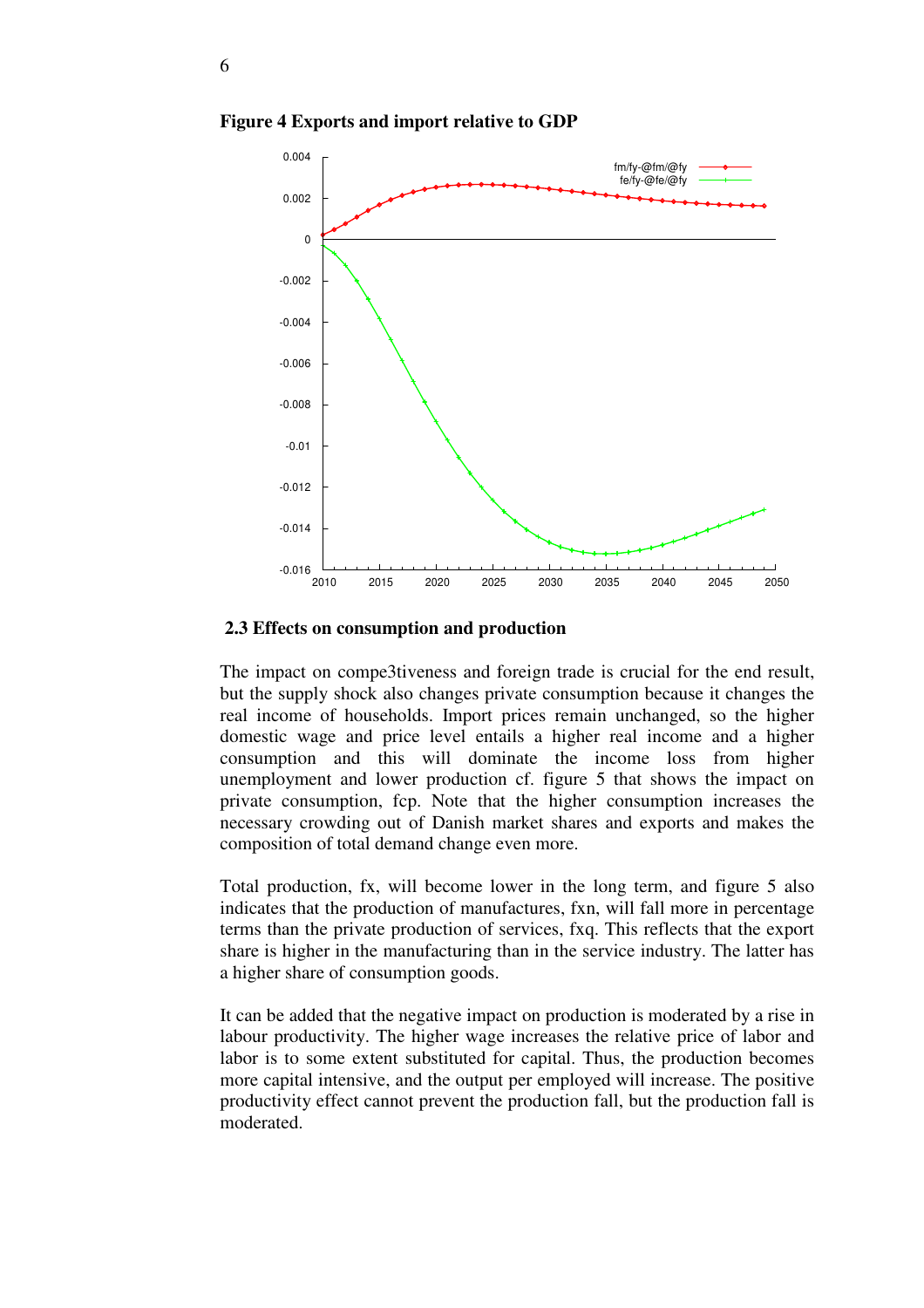**Figure 5: Effects on consumption and production** 



Due to the different production effect in different industries, the composition of output changes as indicated in figure 6. The share of the public service industry (not shown) rises when total production falls, and figure 6 indicates a rise in the share of private service production, fxq, which includes financial service production, fxqf.

**Figure 6: Manufacturing and service output relative to total output**

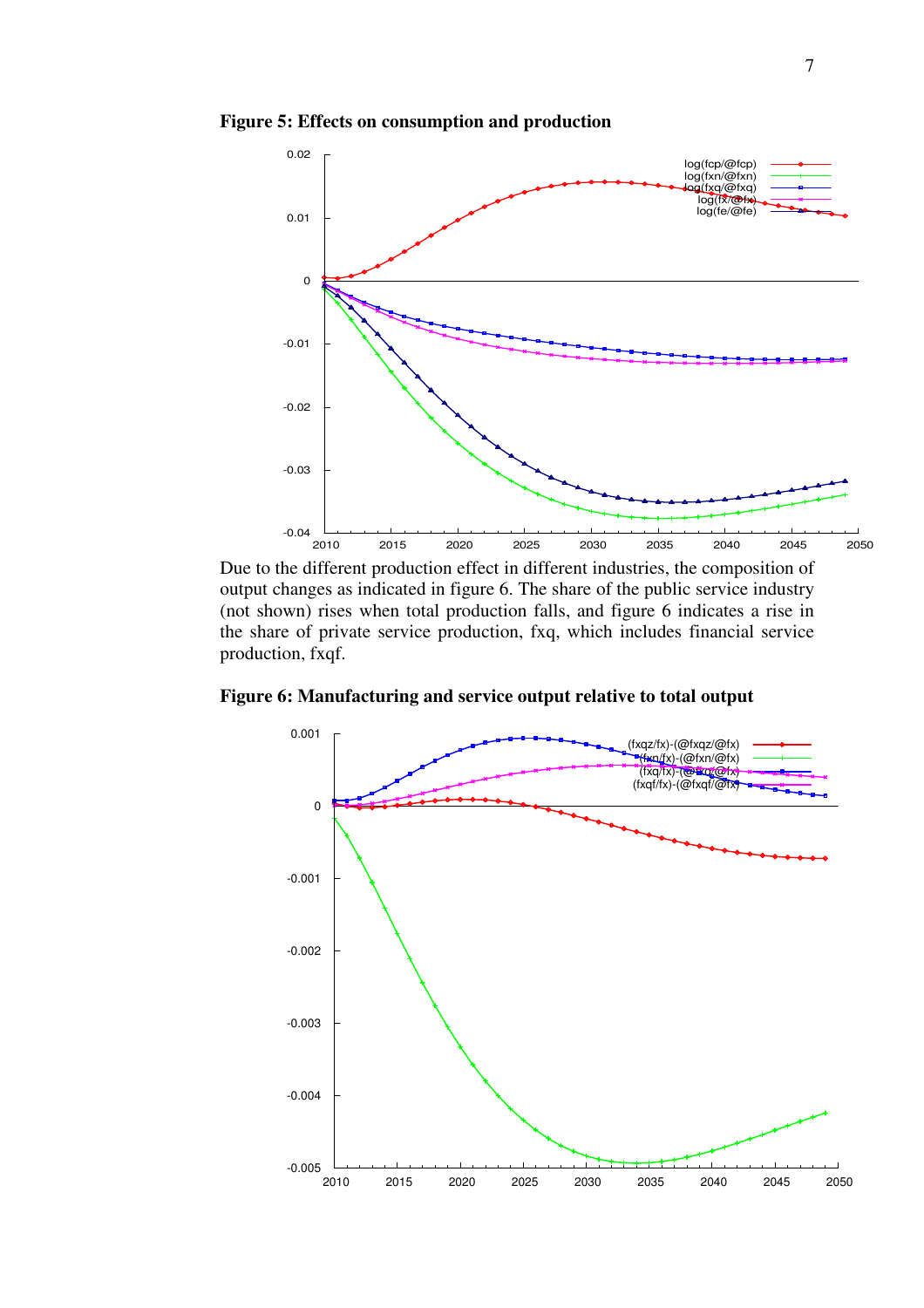As wage rises, so will the production costs but the cost rise in a specific industry will depend on the labor intensity. The private service industry, qz, is more labor intense than manufacturing, nz, and the unit production cost is more affected for the service sector cf. figure 7.



**Figure 7: Unit cost for manufacturing and private service sector** 

The impact on production costs affects the markup in the short run for pricesetting industries. In these industries, the output price will rise in the long run and reflect a constant markup on the new costs. For industries with exogenous prices, Heckscher-Ohlin industries, the earnings capacity will be reduced permanently.

#### **2.5. Effects on public debt**

Public consumption rises as a share of GDP cf. figure8, which mainly reflects that public employment remains unchanged, while total employment falls.

Public consumption and public expenditures in general, not least unemployment benefits, will also increase relative to public revenues when the economy shrinks in real terms. Consequently, the public budget balance deteriorates and public debt rises as a share of GDP cf. figure 8, where public debt is represented by public sector net assets, Wn\_o with a negative sign. The effect on public debt accumulates over time, and the accumulating interest expenses will also make the negative public budget effect accumulate.

The negative supply shock makes public finances unsustainable because there is no fiscal reaction function to stabilize public debt.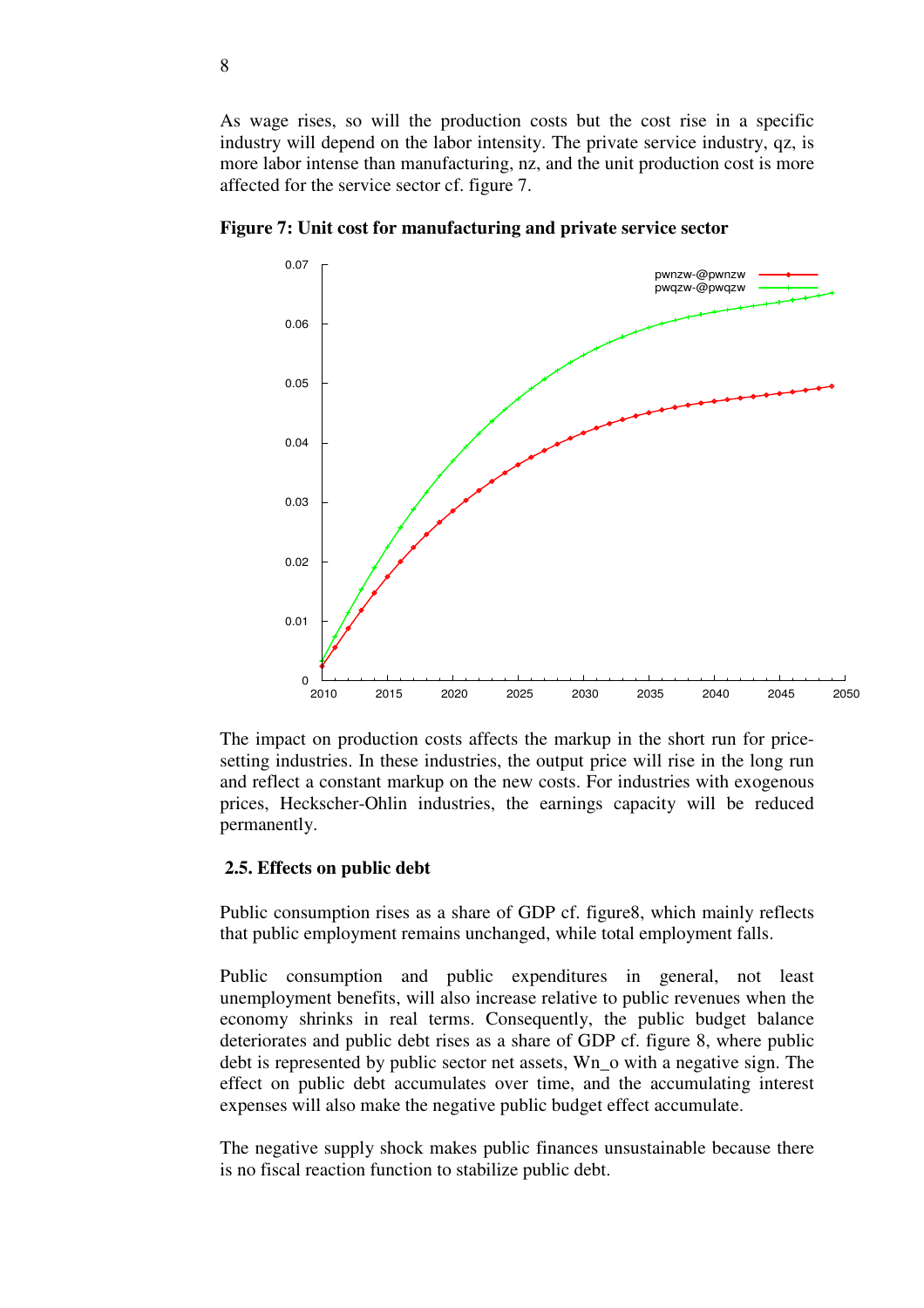**Figure 8: Public consumption as share of GDP**



**Figure 9: Public debt as share of GDP**